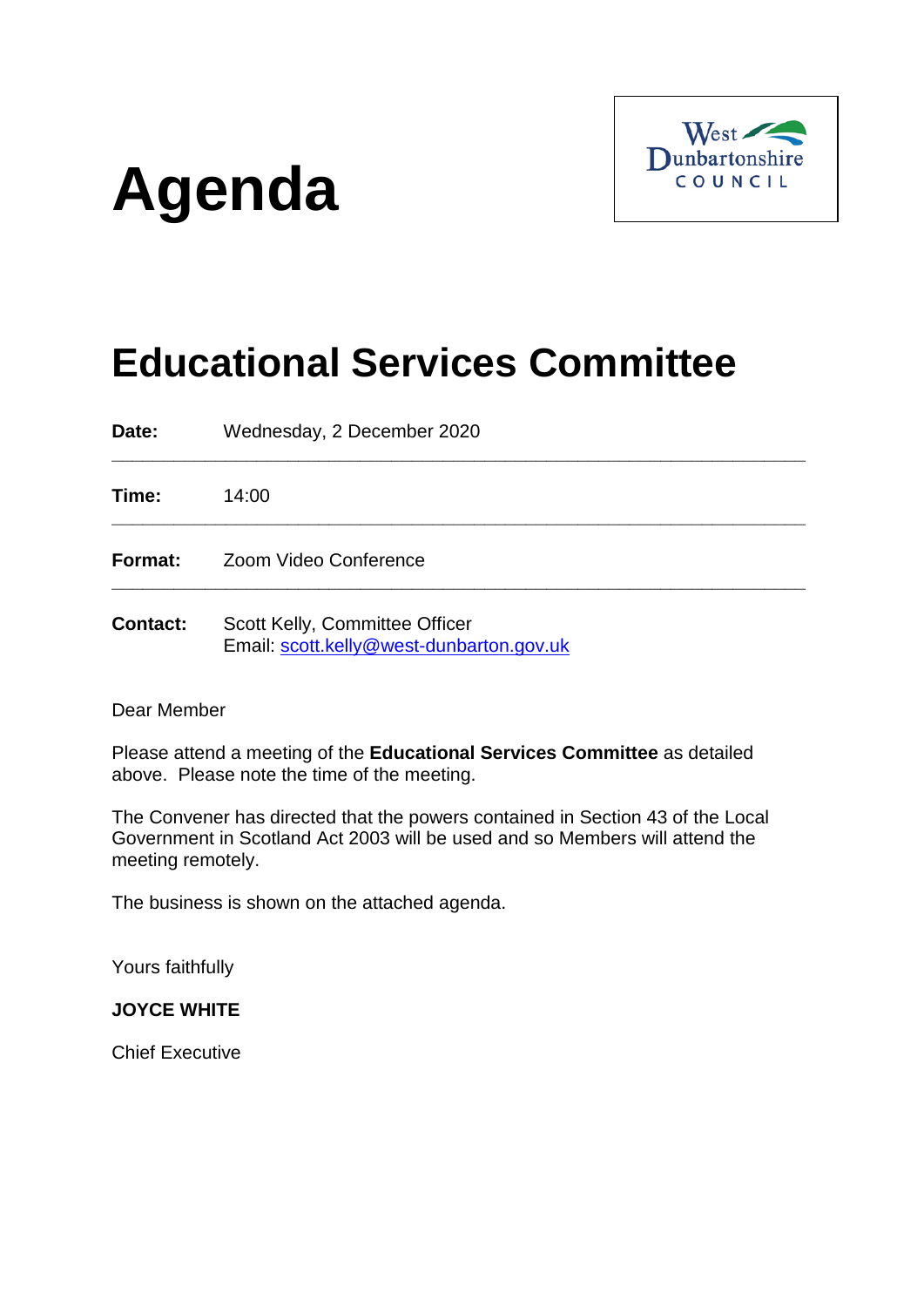# **Distribution:**

Councillor Karen Conaghan (Chair) Councillor John Mooney Councillor Jim Brown Councillor Sally Page Councillor Ian Dickson (Vice Chair) Councillor Martin Rooney Councillor Diane Docherty Mrs Barbara Barnes Councillor Jim Finn Mr Gavin Corrigan Provost William Hendrie Miss Ellen McBride Councillor Daniel Lennie Ms Hannah Redford Councillor Caroline McAllister Miss Sheila Rennie Councillor David McBride Ms Julia Strang Councillor Jonathan McColl Ms Kat Wilson Councillor John Millar

All other Councillors for information

Strategic Director – Transformation and Public Service Reform Chief Education Officer

Date of Issue: 19 November 2020

# **Audio Streaming**

Please note: the sound from this meeting may be recorded for live and subsequent audio streaming via the Council's internet site. At the start of the meeting, the Chair will confirm if all or part of the meeting is being audio streamed.

Audio recordings of the meeting (including the attendance or contribution of any party participating or making a contribution) will be published on the Council's website and the Council's host's webcast/audio stream platform.

You should be aware that the Council is a Data Controller under the General Data Protection Regulation. Data collected during this audio stream will be retained in accordance with the Council's [Privacy Notice\\*](http://www.west-dunbarton.gov.uk/privacy/privacy-notice/) and Retention Schedules including, but not limited to, for the purpose of keeping historical records and making those records available via the Council's internet site.

If you have any queries regarding this and, in particular, if you believe that use and/or storage of any particular information would cause, or be likely to cause, substantial damage or distress to any individual, please contact Peter Hessett, Strategic Lead – Regulatory on 01389 - 737800.

\*http://www.west-dunbarton.gov.uk/privacy/privacy-notice/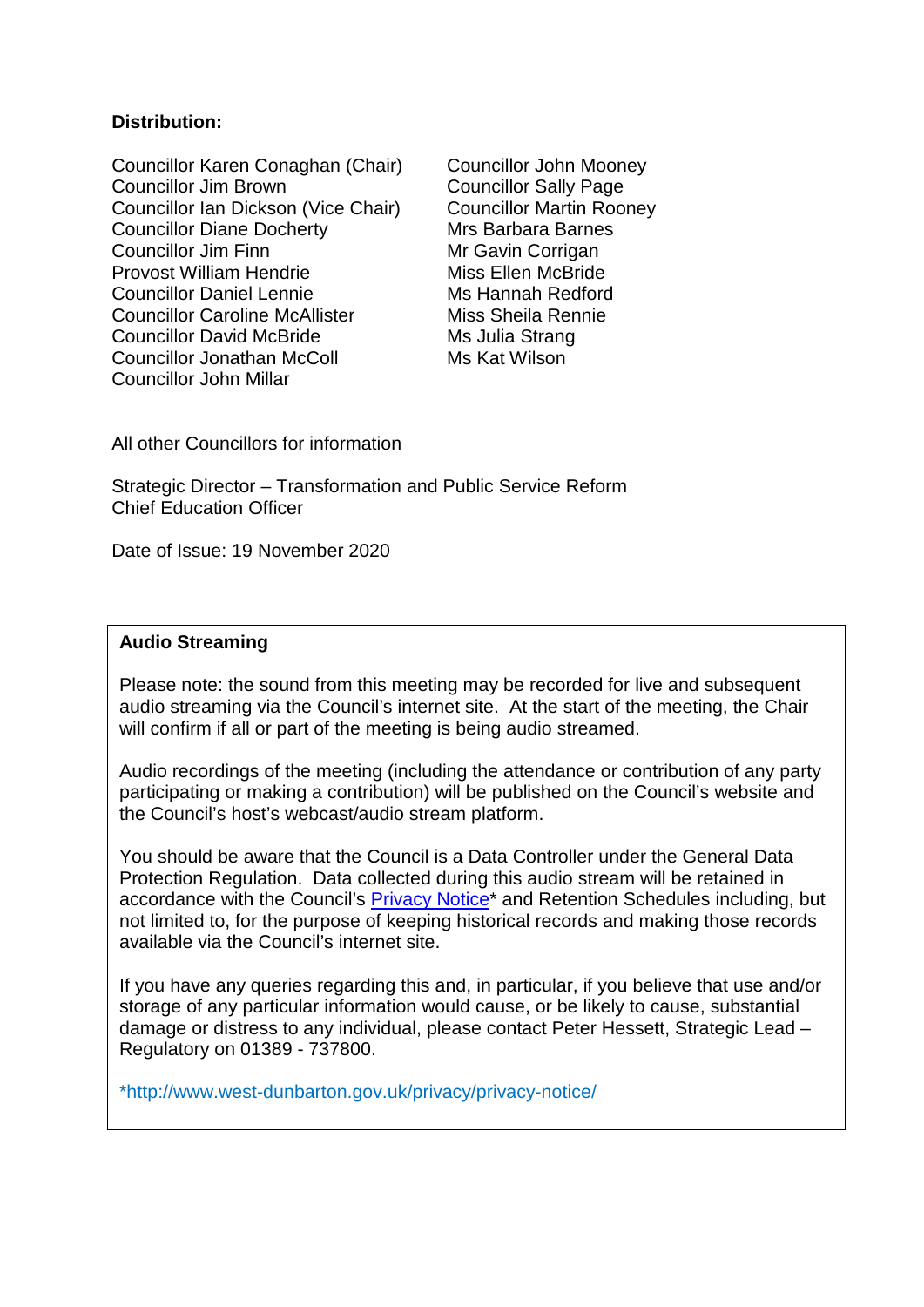# **EDUCATIONAL SERVICES COMMITTEE**

# **WEDNESDAY, 2 DECEMBER 2020**

# **AGENDA**

# **1 STATEMENT BY CHAIR – AUDIO STREAMING**

The Chair will be heard in connection with the above.

# **2 APOLOGIES**

# **3 DECLARATIONS OF INTEREST**

Members are invited to declare if they have an interest in any of the items of business on this agenda and the reasons for such declarations.

# **4 MINUTES OF PREVIOUS MEETING 5 – 8**

Submit, for approval as a correct record, the Minutes of Meeting of the Educational Services Committee held on 23 September 2020.

# **5 LOCAL NEGOTIATING COMMITTEE FOR TEACHERS 9 – 12**

Submit for information, and where necessary ratification, the Minutes of Meeting of the Local Negotiating Committee for Teachers held on 22 September 2020.

# **6 OPEN FORUM**

The Committee is asked to note that no open forum questions have been submitted by members of the public.

# **7 STRATEGY TO RAISE ATTAINMENT AND ACHIEVEMENT 13 – 36 IN WEST DUNBARTONSHIRE**

Submit report by the Chief Education Officer providing an update on activity and progress with regard to implementing West Dunbartonshire's Strategy to Raise Attainment and Achievement.